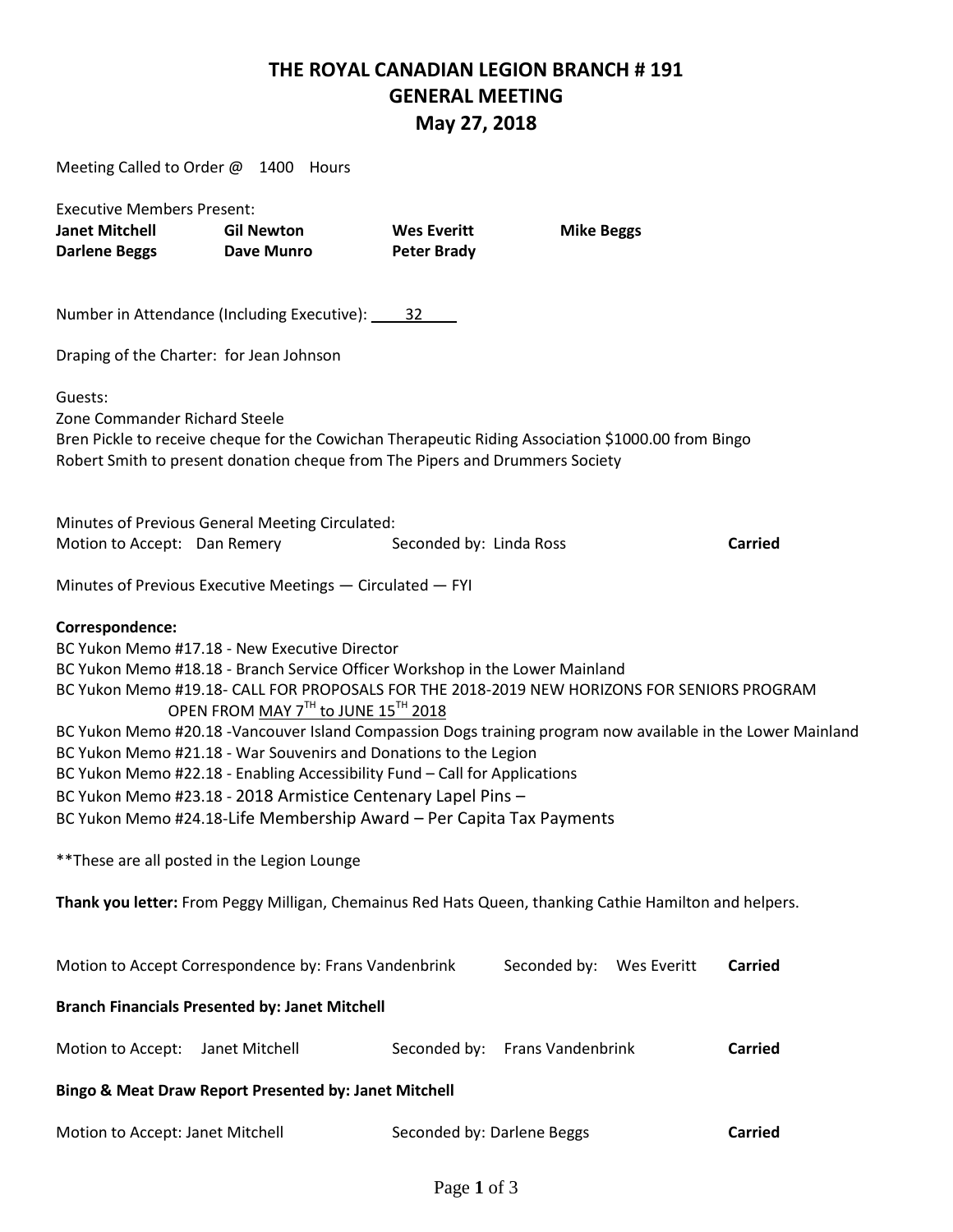# **THE ROYAL CANADIAN LEGION BRANCH # 191 GENERAL MEETING**

## **May 27, 2018**

| <b>Donations Presented by: Janet Mitchell</b>                                                                                                                                          | RCSCC Admiral Main guy - \$500.00 from Meat Draw<br>744 (Cowichan) Royal Canadian Air Cadets Squadron - \$500.00 from Bingo     |              |                                 |         |  |  |  |  |
|----------------------------------------------------------------------------------------------------------------------------------------------------------------------------------------|---------------------------------------------------------------------------------------------------------------------------------|--------------|---------------------------------|---------|--|--|--|--|
| Motion to Accept:<br><b>COMMITTEE REPORTS</b>                                                                                                                                          | Janet Mitchell                                                                                                                  | Seconded by: | Henry Werther                   | Carried |  |  |  |  |
|                                                                                                                                                                                        |                                                                                                                                 |              |                                 |         |  |  |  |  |
|                                                                                                                                                                                        | <b>Membership Presented by: Darlene Beggs</b><br>Ed Mottle, Ordinary member, transfer from Branch 53 Duncan                     |              |                                 |         |  |  |  |  |
| Motion to Accept by:                                                                                                                                                                   | Darlene Beggs                                                                                                                   |              | Seconded by: Ron Thistlethwaite | Carried |  |  |  |  |
| PRO Presented by: N/R                                                                                                                                                                  |                                                                                                                                 |              |                                 |         |  |  |  |  |
| <b>Ways &amp; Means Presented by: Vacant</b>                                                                                                                                           |                                                                                                                                 |              |                                 |         |  |  |  |  |
| Bar Presented by: Peter Brady:<br>Peter reported increases in liquor taxes will require adjustments in bar prices.<br>He announced there will be a steak & chicken BBQ on 16 Jun, 2018 |                                                                                                                                 |              |                                 |         |  |  |  |  |
| House Presented by: Gil Newton:<br>Ongoing general maintenance being carried out.                                                                                                      |                                                                                                                                 |              |                                 |         |  |  |  |  |
| <b>Service Officer Presented by: Mike Beggs:</b><br>Mike reported there are two electric scooters available.                                                                           |                                                                                                                                 |              |                                 |         |  |  |  |  |
| Poppy Presented by: Janet Mitchell                                                                                                                                                     | Poppy supplies will be ordered soon.                                                                                            |              |                                 |         |  |  |  |  |
| <b>Sick &amp; Visiting:</b><br>No Report                                                                                                                                               |                                                                                                                                 |              |                                 |         |  |  |  |  |
| Youth & Sports Presented by: Ron Thistlethwaite:<br>Ron reported the branch dart team the "Sharpshooters" won first place in "A" league.                                               |                                                                                                                                 |              |                                 |         |  |  |  |  |
| <b>SGT. At Arms Presented by: Wes Everitt:</b><br>Branches 10, 53 and 171 Color parties have been invited to participate in Chemainus Summer Fest parade on Jun 23,<br>2018            |                                                                                                                                 |              |                                 |         |  |  |  |  |
| Zone Report Presented by: Wes Everitt:                                                                                                                                                 | Compassion dogs training takes 18 months and costs \$28,000.00 per dog.<br>Zone memberships are down. Only 84.4 % have renewed. |              |                                 |         |  |  |  |  |
|                                                                                                                                                                                        | Honours & Awards Presented by: Wes Everitt:                                                                                     |              |                                 |         |  |  |  |  |

The order for annual presentations has been placed. The cut-off date for the Military Service Recognition book is 30 Jun, 2018

Motion to Accept Committee Reports: Dan Remery Seconded by: Darlene Beggs **Carried**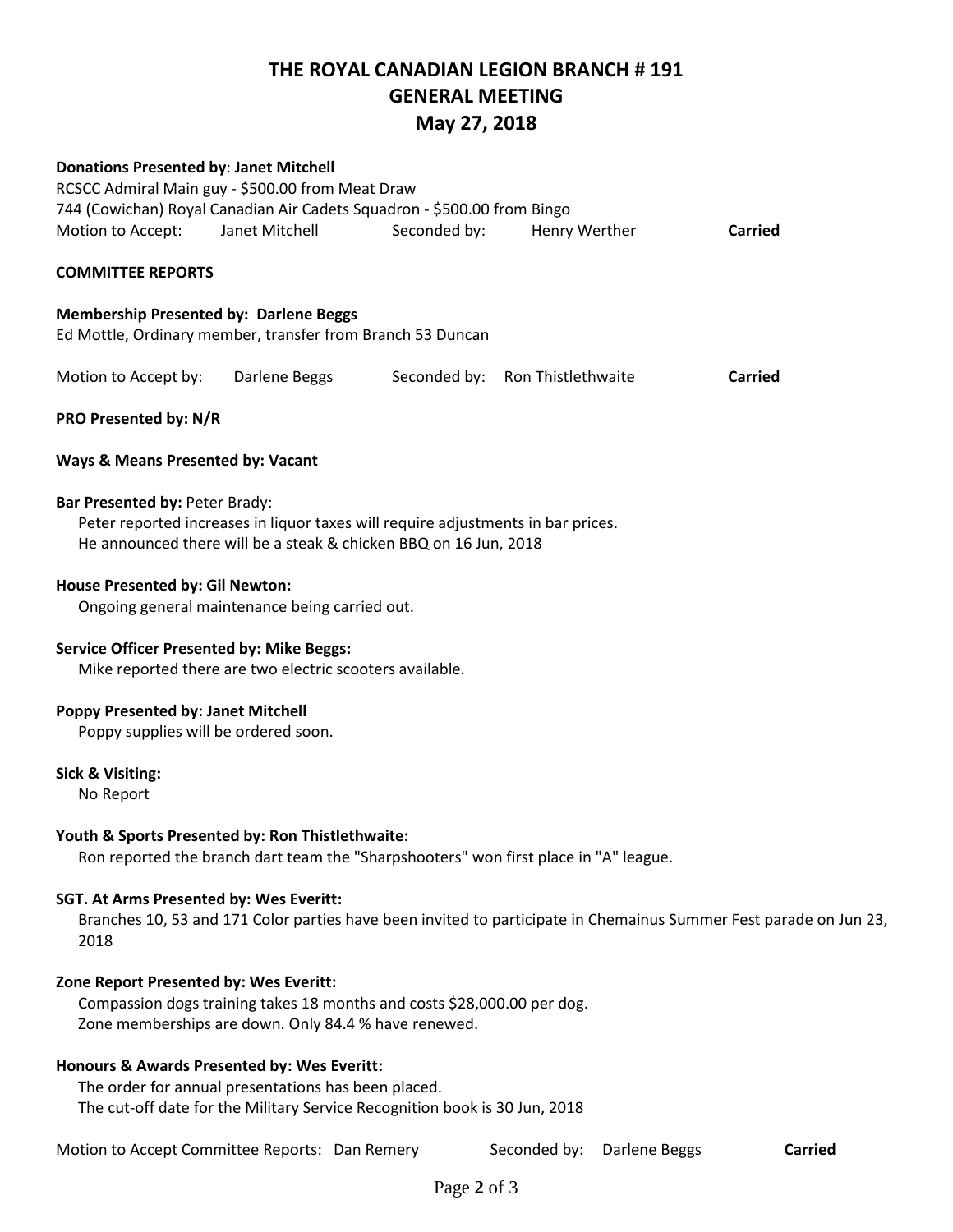### **THE ROYAL CANADIAN LEGION BRANCH # 191 GENERAL MEETING May 27, 2018**

#### **OLD BUSINESS:**

A motion by Peter Brady, seconded by John Pimlott to challenge the elections committee's interpretation of the branch by-laws regarding election eligibility was carried.

Prior to the voting, a motion by Greg Chisholm, seconded by Gordon Hughes to have the voting done by paper ballot was carried.

A motion by Greg Chisholm, seconded by Gordon Hughes to destroy the ballots was carried.

#### **NEW BUSINESS:**

Mike Beggs announced: On Jul 1st the branch will sell hot dogs, hamburgers and soft drinks. On July 7th, Chemainus Market days the branch will sell hot dogs and soft drinks.

 Legion Week: on June26 the branch will host a showcase in the hall and give away hamburgers, hot dogs and soft drinks.

Two resolutions:

One regarding harassment was moved by Wes Everitt and seconded by Ron Thistlethwaite. Carried. One regarding RCL membership was moved by Wes Everitt and seconded by Ron Thistlethwaite. Carried. Both are to be forwarded to BC Yukon Command asap.

- **ELECTIONS**
- **Elections were chaired by Zone Commander Richard Steel and assisted by Nominating Chair Greg Chisholm along with Ron Thistlethwaite Sr. and Comrade Gordon Hughes**
- Nominations for President- Len Lavender and Peter Brady. Len Lavender was elected by paper ballot.
- A motion by Gordon Hughes, seconded by Frans Vandenbrink to destroy the ballots was carried.
- Nominations for First Vice President: Gil Newton, elected by acclimation
- Nominations for Second Vice President: Mike Beggs, elected by acclimation
- Nominations for Recording Secretary: Colin Murphy, elected by acclimation
- Nominations for Treasurer: Janet Mitchell, elected by acclimation
- Nominations for Directors at Large: Two year term: Darlene Beggs and Ellen Lavender, elected by acclimation One year term: Rob Graham, elected by acclimation

Meeting Adjourned @ 1515 Hours

### Recording Secretary/Mike beggs Vice President/ Gil Newton

\_\_\_\_\_\_\_\_\_\_\_\_\_\_\_\_\_\_\_\_\_\_\_\_\_\_\_\_\_\_\_\_\_ \_\_\_\_\_\_\_\_\_\_\_\_\_\_\_\_\_\_\_\_\_\_\_\_\_